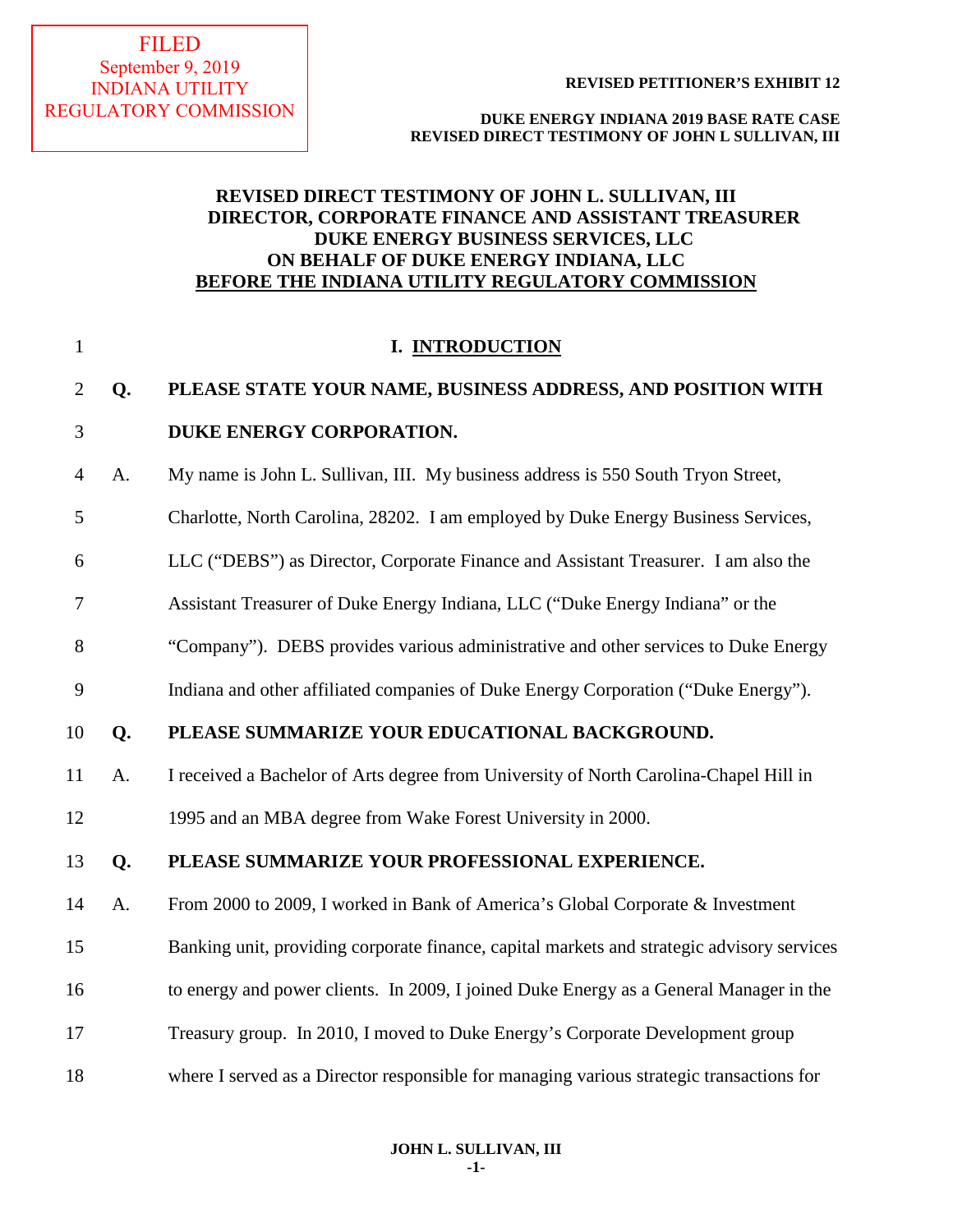# **DUKE ENERGY INDIANA 2019 BASE RATE CASE REVISED DIRECT TESTIMONY OF JOHN L SULLIVAN, III**

| $\mathbf{1}$   |    | the Company's regulated and commercial businesses. In January 2016, I returned to           |
|----------------|----|---------------------------------------------------------------------------------------------|
| $\overline{2}$ |    | Duke Energy's Treasury department and assumed my current role.                              |
| 3              | Q. | PLEASE DESCRIBE YOUR DUTIES AS DIRECTOR, CORPORATE FINANCE                                  |
| $\overline{4}$ |    | AND ASSISTANT TREASURER.                                                                    |
| 5              | A. | I am responsible for financing the operations of Duke Energy and its subsidiary utilities.  |
| 6              |    | This includes the issuance of new debt and equity securities, and obtaining other sources   |
| $\tau$         |    | of external funds. My responsibilities also include financial risk management for Duke      |
| 8              |    | Energy and its subsidiaries. Additionally, I maintain relationships with Duke Energy's      |
| 9              |    | commercial banks, the fixed income investor community, and the credit rating agencies.      |
| 10             | Q. | WHAT IS THE PURPOSE OF YOUR TESTIMONY IN THIS PROCEEDING?                                   |
| 11             | A. | My testimony will address Duke Energy Indiana's financial objectives, capital structure,    |
| 12             |    | and cost of capital. I will also discuss the current credit ratings and forecasted capital  |
| 13             |    | needs of Duke Energy Indiana. Throughout my testimony, I will emphasize the                 |
| 14             |    | importance of Duke Energy Indiana's continued ability to meet its financial objectives.     |
| 15             | Q. | PLEASE PROVIDE AN OVERVIEW OF YOUR TESTIMONY.                                               |
| 16             | A. | As detailed in my testimony, Duke Energy Indiana faces substantial capital needs over       |
| 17             |    | the next several years. The Company competes for capital in the open market, and must       |
| 18             |    | appeal to debt and equity investors to attract the capital it needs.                        |
| 19             |    | Investors have a variety of investment opportunities available to them, and require         |
| 20             |    | a return commensurate with the risk they incur. Investors are less likely to invest if they |
| 21             |    | feel the expected return doesn't fairly compensate for the perceived risk of the            |
| 22             |    | investment. A company with lower credit quality weakens its attractiveness as an            |
|                |    | JOHN L. SULLIVAN, III                                                                       |

**-2-**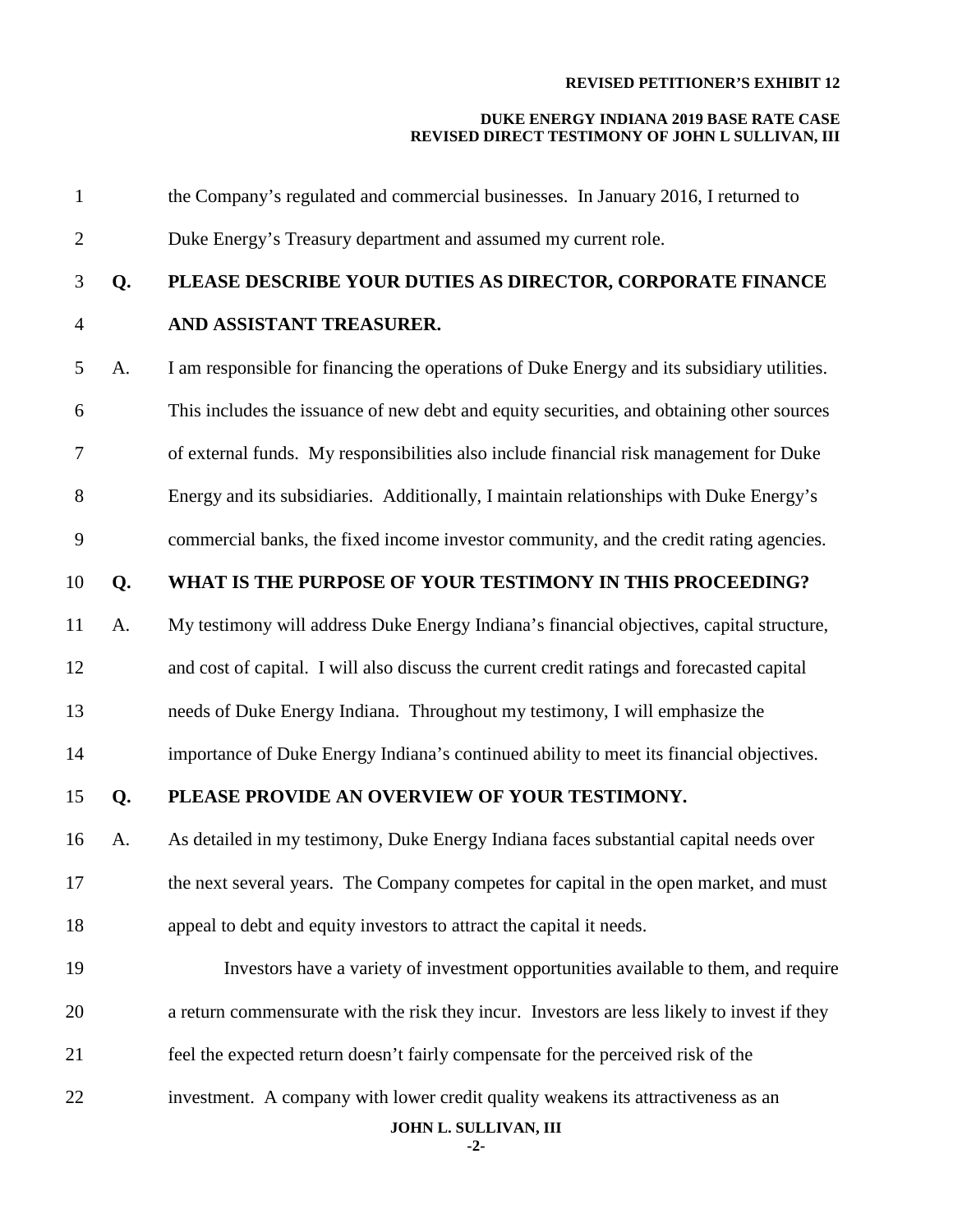# **DUKE ENERGY INDIANA 2019 BASE RATE CASE REVISED DIRECT TESTIMONY OF JOHN L SULLIVAN, III**

| $\mathbf{1}$   |    | investment opportunity compared to similarly situated companies with higher credit           |
|----------------|----|----------------------------------------------------------------------------------------------|
| $\overline{2}$ |    | quality. For this reason, it is critically important that the Company maintain strong        |
| 3              |    | investment-grade credit quality, to provide for financial strength and flexibility and       |
| $\overline{4}$ |    | ensure access to capital on reasonable terms.                                                |
| 5              |    | The Company is making significant capital investments to provide cost effective,             |
| 6              |    | safe, reliable, and environmentally-compliant electric service to its customers well into    |
| 7              |    | the future. The Company's proposed rate increase will allow the Company to recover           |
| 8              |    | prudently incurred costs, to compete in the capital markets for needed capital, and          |
| 9              |    | preserve its financial standing with both equity and debt investors as well as the credit    |
| 10             |    | rating agencies, to the long-term benefit of customers.                                      |
| 11             |    | <b>II. FINANCIAL OBJECTIVES</b>                                                              |
| 12             | Q. | WHAT ARE DUKE ENERGY INDIANA'S FINANCIAL OBJECTIVES?                                         |
| 13             | A. | Financial strength and access to capital are necessary for Duke Energy Indiana to provide    |
| 14             |    | cost-effective, safe, environmentally-compliant, and reliable service to its customers. The  |
| 15             |    | Company seeks to maintain its financial strength and flexibility, including its strong       |
| 16             |    | investment-grade credit ratings, ensuring reliable access to capital on reasonable terms.    |
| 17             |    | Specific objectives that support financial strength and flexibility include: (a) maintaining |
| 18             |    | at least 53 percent common equity for Duke Energy Indiana on a financial capitalization      |
| 19             |    | basis; (b) ensuring timely recovery of prudently incurred costs; (c) maintaining sufficient  |
| 20             |    | cash flows to meet obligations; and (d) maintaining a sufficient return on equity to fairly  |
| 21             |    | compensate shareholders for their invested capital. The ability to attract capital (both     |
| 22             |    | debt and equity) on reasonable terms is vitally important to the Company and its             |

**-3-**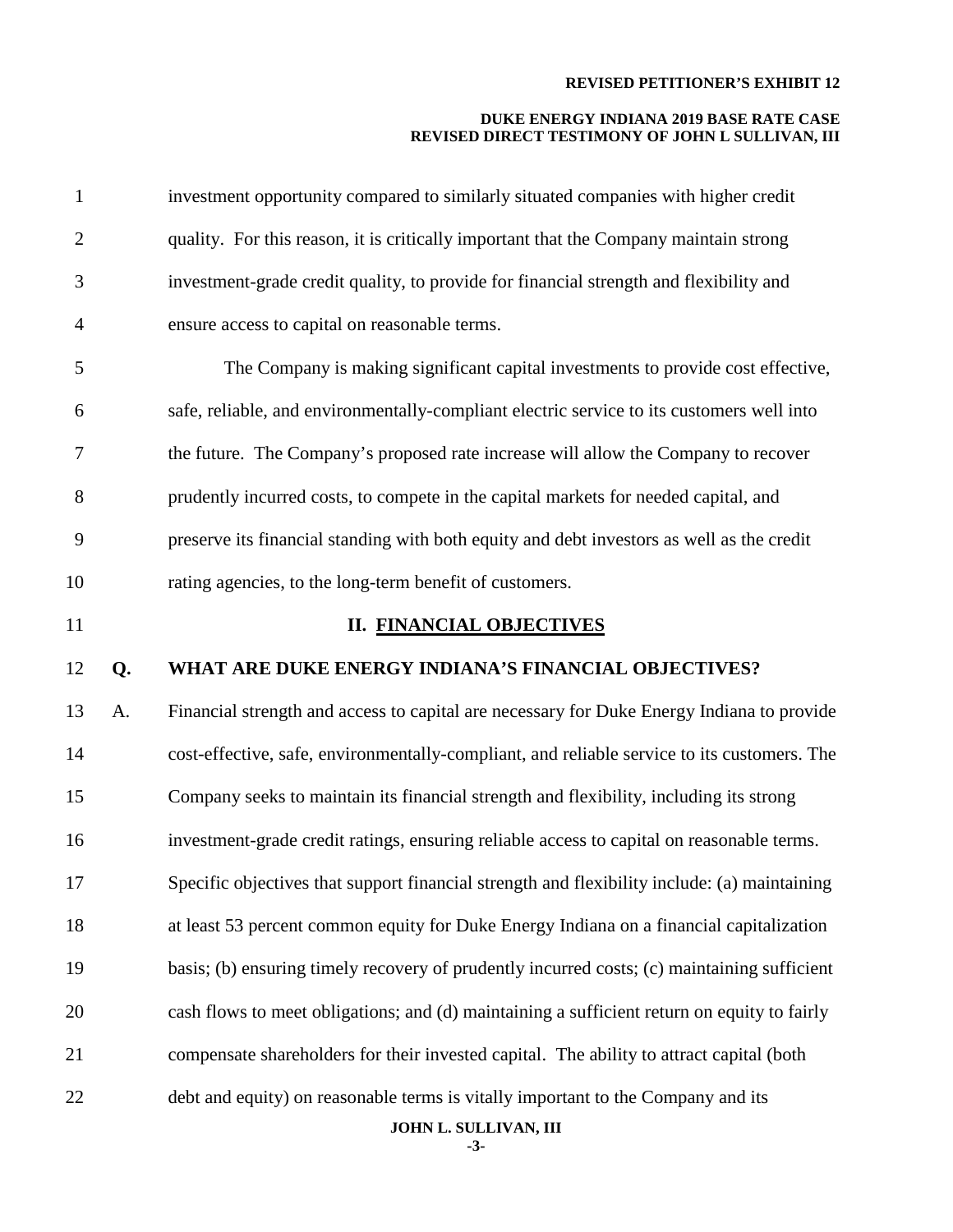# **DUKE ENERGY INDIANA 2019 BASE RATE CASE REVISED DIRECT TESTIMONY OF JOHN L SULLIVAN, III**

| $\mathbf{1}$   |    | customers, and each of these specific objectives helps the Company both to maintain its                          |
|----------------|----|------------------------------------------------------------------------------------------------------------------|
| $\mathbf{2}$   |    | high investment-grade credit ratings and to meet its overall financial objectives.                               |
| 3              | Q. | DO DUKE ENERGY INDIANA'S CUSTOMERS BENEFIT FROM THE                                                              |
| $\overline{4}$ |    | <b>COMPANY'S STRONG CREDIT RATINGS?</b>                                                                          |
| 5              | A. | Yes. To ensure reliable and cost-effective service, and to fulfill its obligations to serve                      |
| 6              |    | customers, the Company must continuously plan and execute major capital projects. This                           |
| 7              |    | is the nature of regulated, capital-intensive industries like electric and gas utilities. The                    |
| $8\,$          |    | Company must be able to operate and maintain its business without interruption and                               |
| 9              |    | refinance maturing debt on time, regardless of financial market conditions. The financial                        |
| 10             |    | markets can experience periods of volatility, and Duke Energy Indiana must be able to                            |
| 11             |    | finance its needs throughout such periods. Strong investment-grade credit ratings provide                        |
| 12             |    | Duke Energy Indiana with greater access to the capital markets on reasonable terms                               |
| 13             |    | during such periods of volatility.                                                                               |
| 14             | Q. | WHAT RATEMAKING TREATMENT IS BEING REQUESTED IN THIS                                                             |
| 15             |    | PROCEEDING AND HOW WILL THE COMPANY'S FINANCIAL                                                                  |
| 16             |    | <b>OBJECTIVES BE IMPACTED?</b>                                                                                   |
| 17             | A. | As explained by Company Witness Mr. Brian P. Davey Duke Energy Indiana is                                        |
| 18             |    | requesting an overall rate increase of approximately 15.43% percent, equating to an                              |
| 19             |    | increase in pre-tax revenue requirement of approximately \$393.1 million after both Step                         |
| 20             |    | 1 and Step 2 increases, and before impact of the Utility Receipts Tax.                                           |
| 21             |    | This requested rate relief is premised, in part, on a forecasted capital structure of                            |
| 22             |    | 47 percent debt and 53 percent equity. It is also based on a forecasted cost of debt of<br>JOHN L. SULLIVAN, III |

**-4-**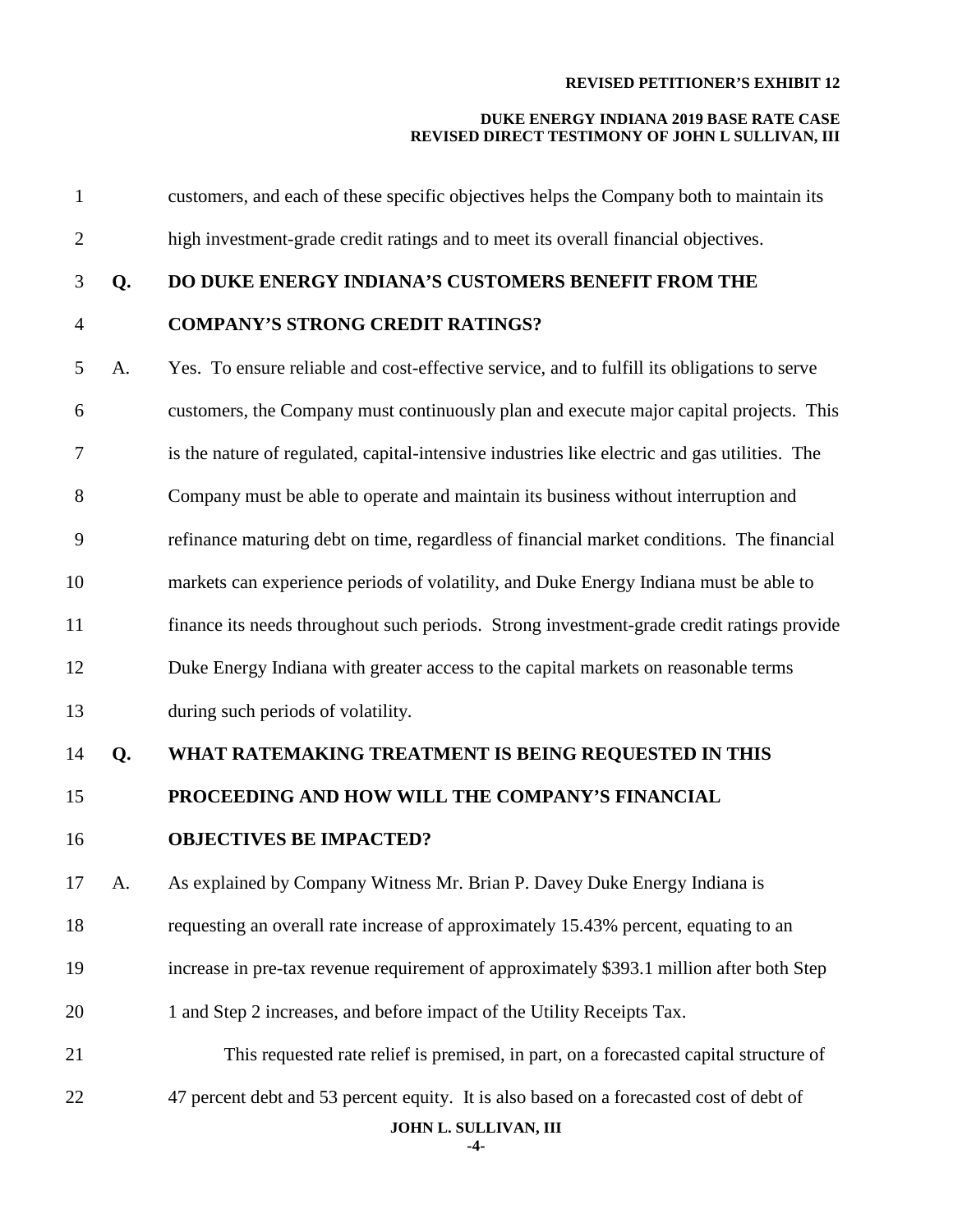# **DUKE ENERGY INDIANA 2019 BASE RATE CASE REVISED DIRECT TESTIMONY OF JOHN L SULLIVAN, III**

| $\mathbf{1}$   |    | 4.88 percent, and a forecasted cost of equity of 10.4 percent, as outlined in the testimony     |
|----------------|----|-------------------------------------------------------------------------------------------------|
| $\overline{2}$ |    | of the Company's Return on Equity ("ROE") witness, Mr. Robert Hevert. My testimony              |
| $\mathfrak{Z}$ |    | explains and supports the capital structure and cost of debt.                                   |
| $\overline{4}$ |    | Approval of the Company's request in this case will support its financial                       |
| 5              |    | objectives by allowing timely recovery of its investments in plant and equipment,               |
| 6              |    | providing sufficient cash flows to fund necessary capital expenditures and service debt,        |
| $\tau$         |    | and will provide a fair and reasonable return to equity investors.                              |
| $8\,$          | Q. | PLEASE EXPLAIN CREDIT QUALITY AND CREDIT RATINGS, AND HOW                                       |
| 9              |    | THEY ARE DETERMINED.                                                                            |
| 10             | A. | Credit quality (or creditworthiness) is a term used to describe a company's overall             |
| 11             |    | financial health and its willingness and ability to repay all financial obligations in full and |
| 12             |    | on time. An assessment of Duke Energy Indiana's creditworthiness is performed by two            |
| 13             |    | major credit rating agencies, Standard & Poor's ("S&P") and Moody's Investors Service           |
| 14             |    | ("Moody's"), and results in Duke Energy Indiana's credit rating.                                |
| 15             |    | Many qualitative and quantitative factors go into this assessment. Qualitative                  |
| 16             |    | aspects may include Duke Energy Indiana's regulatory climate, its track record for              |
| 17             |    | delivering on its commitments, the strength of its management team, its operating               |
| 18             |    | performance, and the strength of its service area. Quantitative measures are primarily          |
| 19             |    | based on operating cash flow and focus on the level at which Duke Energy Indiana                |
| 20             |    | maintains debt leverage in relation to its generation of cash and its ability to meet its       |
| 21             |    | fixed obligations on the basis of internally-generated cash. The percentage of debt to total    |
| 22             |    | capital is another example of a quantitative measure. Creditors and credit rating agencies      |
|                |    | JOHN L. SULLIVAN, III                                                                           |

**-5-**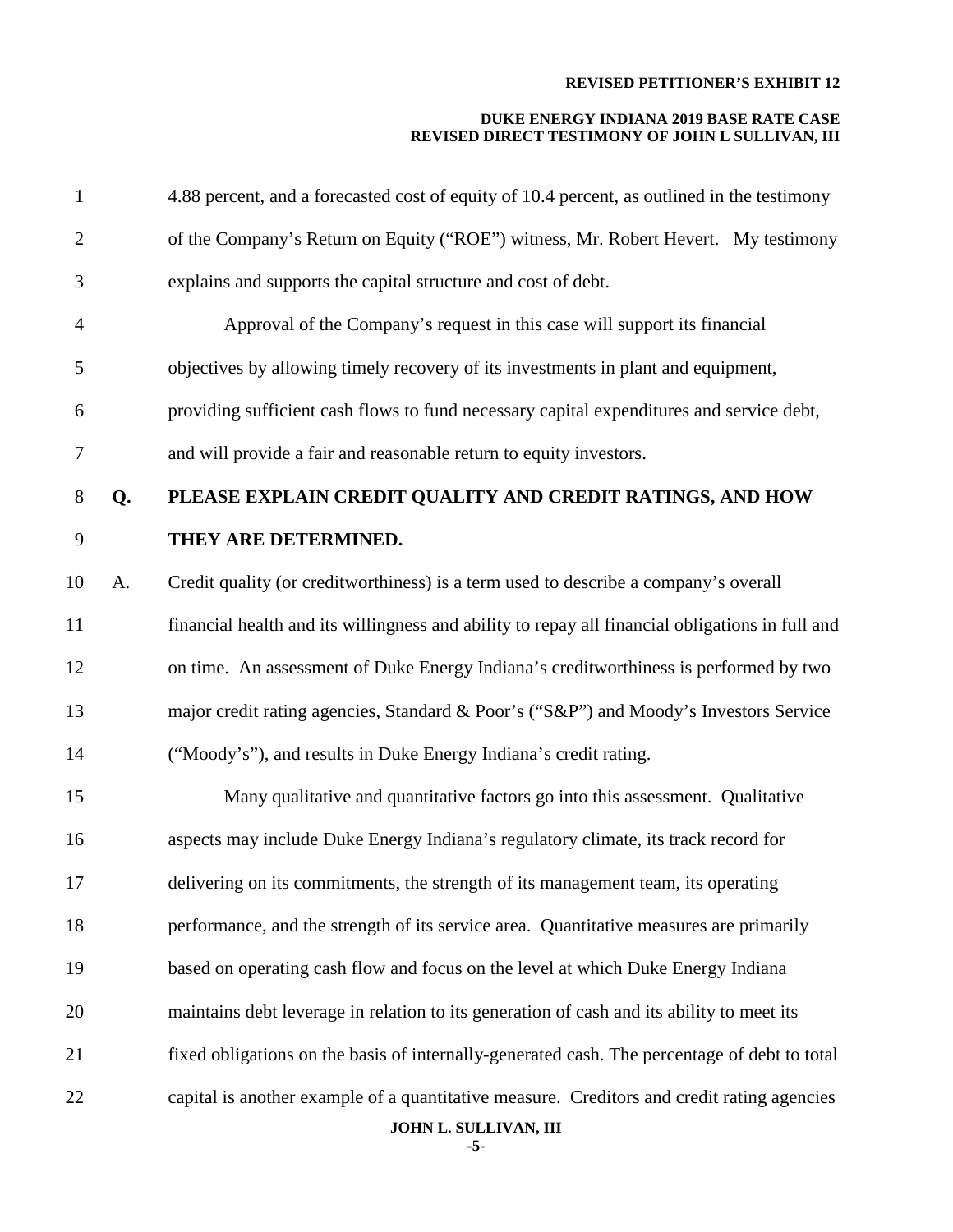| $\mathbf{1}$   |    | view both qualitative and quantitative factors in the aggregate when assessing the credit     |
|----------------|----|-----------------------------------------------------------------------------------------------|
| $\overline{2}$ |    | quality of a company.                                                                         |
| 3              | Q. | WHAT IS THE ROLE OF REGULATION IN THE DETERMINATION OF THE                                    |
| $\overline{4}$ |    | FINANCIAL STRENGTH OF A UTILITY COMPANY?                                                      |
| 5              | A. | Investors, investment analysts and credit rating agencies regard the regulatory               |
| 6              |    | environment as one of the most important factors in assessing a utility company's             |
| 7              |    | financial strength. The regulatory environment is comprised of two important factors, the     |
| 8              |    | regulatory framework and the predictability and consistency of decision-making. These         |
| 9              |    | stakeholders want to be confident that the Company operates in a stable regulatory            |
| 10             |    | environment that will allow the Company to recover prudently incurred costs and earn a        |
| 11             |    | reasonable return on investments necessary to meet the demand, reliability, service, and      |
| 12             |    | environmental requirements of its customers and service area.                                 |
| 13             |    | Important considerations of a strong regulatory framework include the allowed                 |
| 14             |    | rate of return, the cash quality of earnings, the timely recovery of capital investments, the |
| 15             |    | stability of earnings, and the strength of its capital structure. Positive consideration is   |
| 16             |    | also given for utilities operating in states where the regulatory process is streamlined, the |
| 17             |    | time lag in capital investment recovery is minimized through cost recovery mechanisms         |
| 18             |    | such as riders and trackers, and outcomes are equitably balanced between customers and        |
| 19             |    | investors. Further considerations that demonstrate a strong regulatory environment            |
| 20             |    | include the track record of regulatory decisions in terms of consistency, predictability and  |
| 21             |    | supportiveness.                                                                               |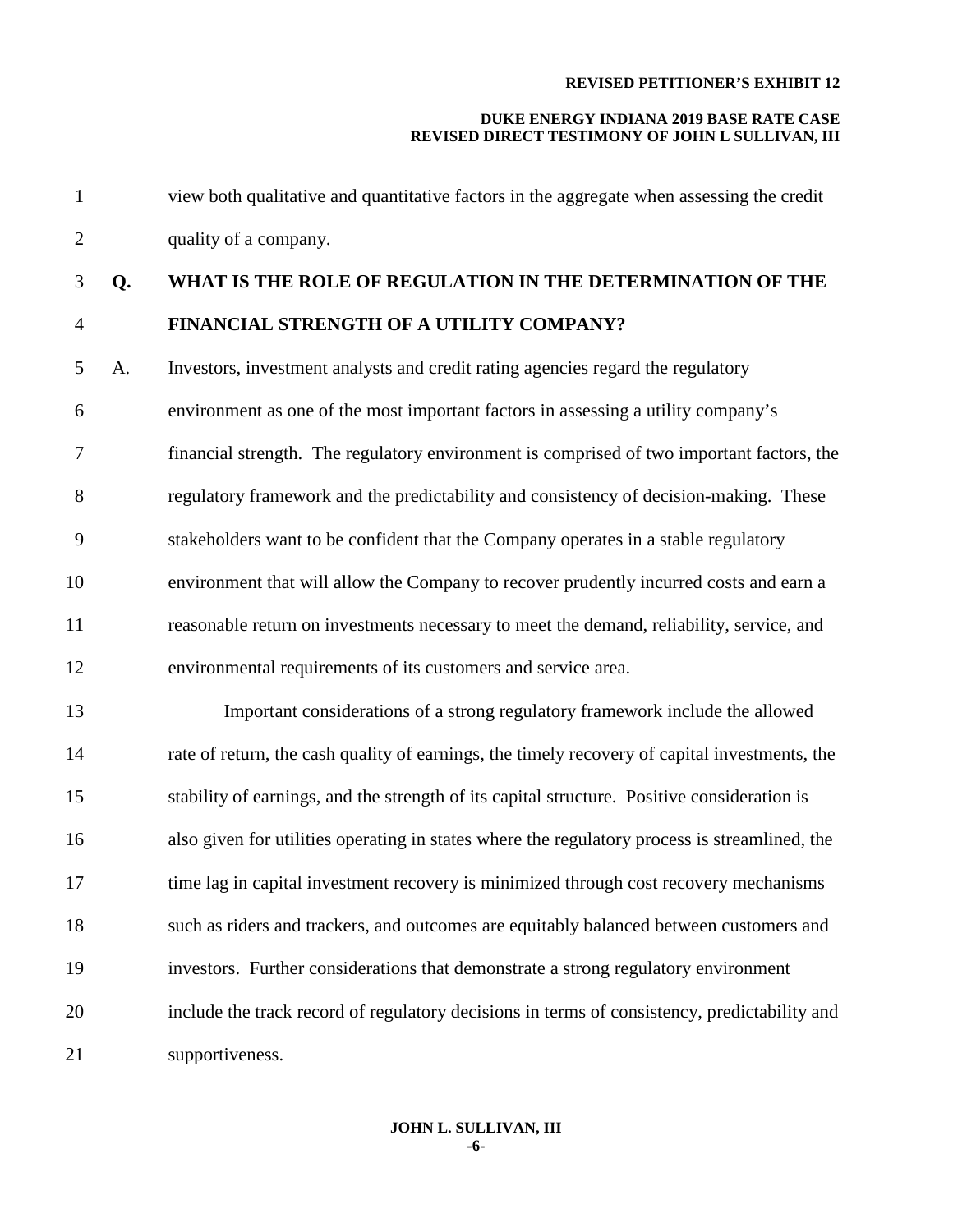#### **DUKE ENERGY INDIANA 2019 BASE RATE CASE REVISED DIRECT TESTIMONY OF JOHN L SULLIVAN, III**

# **Q. HOW ARE DUKE ENERGY INDIANA'S OUTSTANDING SECURITIES**

# **CURRENTLY RATED BY THE CREDIT RATING AGENCIES?**

 A. As of the date of this testimony, Duke Energy Indiana's outstanding debt is rated as follows:

# **Table 1:**

| <b>Rating Agency</b>                         | $S\&P$   | Moody's        |
|----------------------------------------------|----------|----------------|
| <b>Issuer / Corporate Credit Rating   A-</b> |          | A <sub>2</sub> |
| Senior Secured                               | A        | Aa3            |
| Outlook                                      | Negative | Stable         |

 Obligations carrying a credit rating in the "A" category are considered strong, investment-grade securities subject to low credit risk for the investor. "A" rated debt is presumed to be somewhat susceptible to changes in circumstances and economic conditions; however, the debt issuer's capacity to meet its financial commitments is considered strong. By contrast, ratings in the "BBB" category are considered adequate and have less assurance of access to the capital markets in challenging market conditions. (AA and Aa category ratings for S&P and Moody's, respectively, are stronger than A ratings.) S&P may also modify its ratings with the use of a plus or minus sign to further indicate the relative standing within a major rating category. An "A+" credit rating is at

16 the higher end of the "A" credit rating category and an "A-"is at the lower end of the category. Moody's credit rating assignments use the numbers "1", "2" and "3", with the numbers "1" and "3" analogous to a "+" and "-", respectively. For example, Moody's

> **JOHN L. SULLIVAN, III -7-**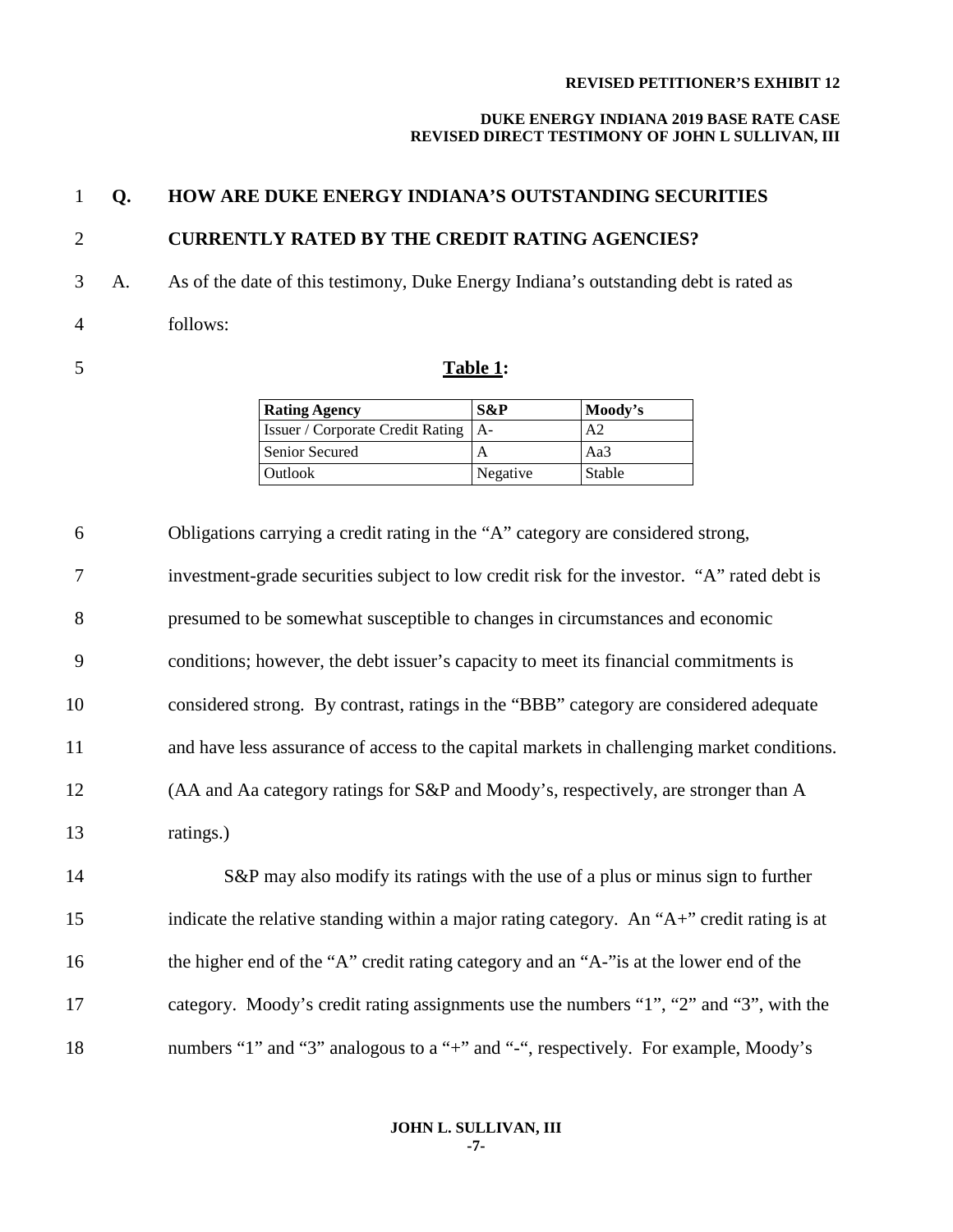| 1              |    | credit ratings of "A2" and "A3" would be analogous to "A" and "A-"credit ratings at                  |
|----------------|----|------------------------------------------------------------------------------------------------------|
| $\mathbf{2}$   |    | S&P, respectively.                                                                                   |
| 3              |    | The ratings outlook assesses the potential direction of a long-term credit rating                    |
| $\overline{4}$ |    | over an intermediate term (typically six months to two years). Duke Energy Indiana's                 |
| 5              |    | "Stable" outlook at Moody's means that those credit ratings are not likely to change at              |
| 6              |    | this time, however a change in outlook or rating could occur if the Company experiences              |
| 7              |    | a change in its qualitative or quantitative credit quality. S&P utilizes a family rating             |
| 8              |    | methodology, whereby the credit rating and outlook of the parent company, Duke Energy                |
| 9              |    | Corporation, is applied to each of the parent's subsidiaries. S&P revised its outlook to             |
| 10             |    | negative on May 20, 2019 citing concerns of weaker financial measures due to 2018                    |
| 11             |    | storms, uncertainty over growing coal ash remediation costs and recovery, regulatory lag             |
| 12             |    | during a period of robust capital spending and delays related to the Atlantic Coast                  |
| 13             |    | Pipeline. S&P states in its May 2019 DE Corp. report <sup>1</sup> that the outlook could be restored |
| 14             |    | to stable if Duke Energy Corporation and its subsidiaries improve financial measures in              |
| 15             |    | the next 12-24 months.                                                                               |
| 16             | Q. | WHAT STRENGTHS AND WEAKNESSES HAVE THE CREDIT RATING                                                 |
| 17             |    | AGENCIES IDENTIFIED WITH RESPECT TO DUKE ENERGY INDIANA?                                             |
| 18             | A. | The rating agencies believe Duke Energy Indiana operates in a generally supportive                   |
| 19             |    | regulatory framework that supports long-term credit quality. In particular, the Indiana              |
| 20             |    | General Assembly's authorization of cost recovery via riders and trackers for                        |

<span id="page-7-0"></span><sup>1</sup> See S&P Global Ratings Research Update, "Duke Energy Corp. and Subs. Outlook Revised to Negative on Coal Ash Risks, Regulatory-Lag, and Project Delays", May 20, 2019 ("May 2019 DE Corp. Report")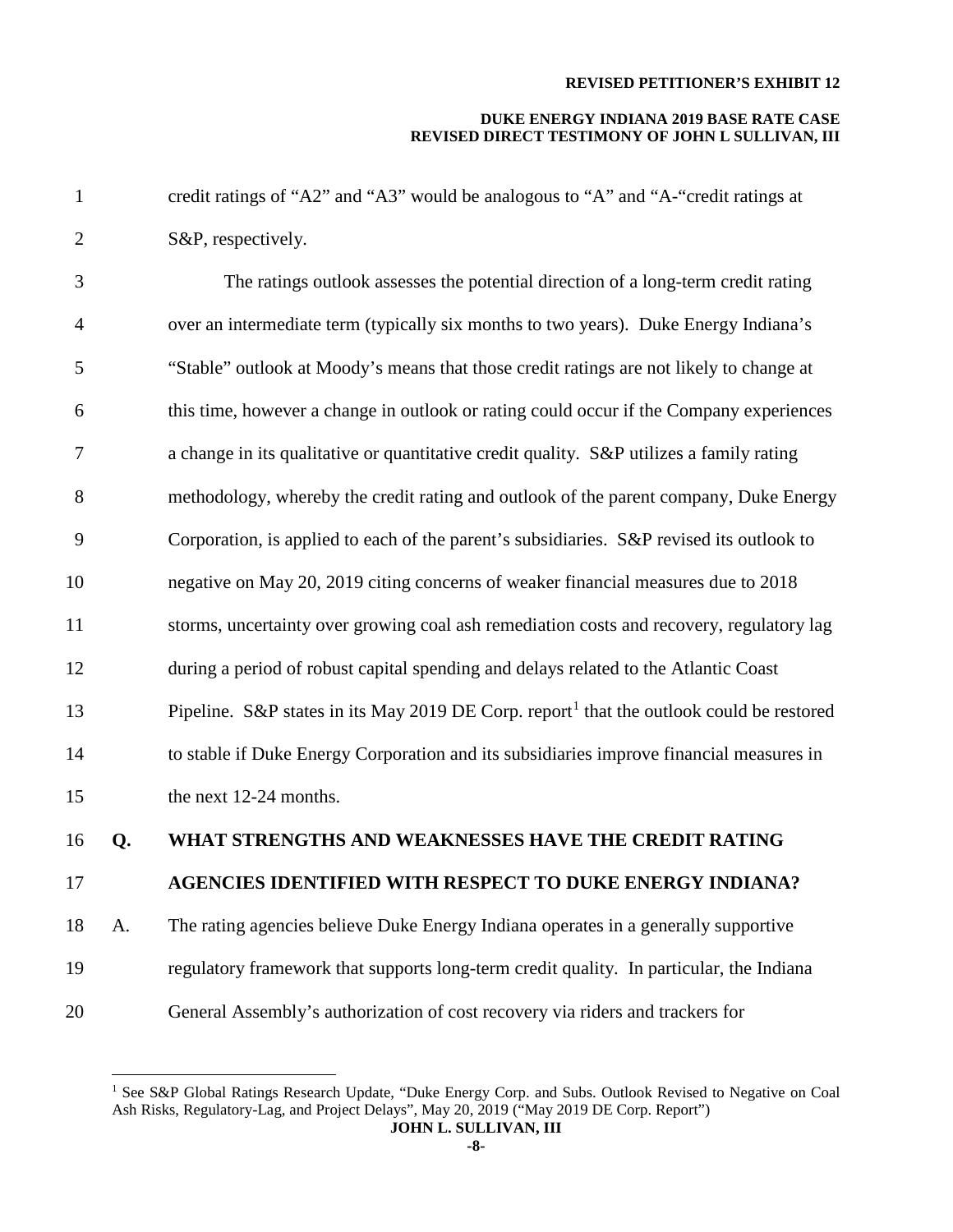| $\mathbf{1}$   | infrastructure improvements and for compliance with federal environmental requirements                    |
|----------------|-----------------------------------------------------------------------------------------------------------|
| $\overline{2}$ | are considered positively. However, the rating agencies have identified a number of                       |
| 3              | challenges the Company faces in maintaining its credit ratings. In October 2018,                          |
| 4              | Moody's identified several factors that could adversely impact the Company's financial                    |
| 5              | metrics (specifically, cash flow coverage ratios), which, in turn, could affect its ratings. <sup>2</sup> |
| 6              | A decline in the credit supportiveness of the utility's regulatory framework:<br>$\bullet$                |
| 7              | Moody's identifies the current regulatory environment and suite of cost                                   |
| 8              | recovery mechanisms as credit supportive. Changes to this environment could                               |
| 9              | potentially pressure credit profile of the Company.                                                       |
| 10             | Regulatory Lag: This refers to the delayed recovery on investments the<br>$\bullet$                       |
| 11             | Company makes between rate cases and how this puts pressure on credit                                     |
| 12             | metrics. Moody's cites regulatory lag in recovery of environmental and coal                               |
| 13             | ash capital and operating costs and grid modernization investments as a credit                            |
| 14             | challenge for the Company, particularly during periods of elevated capital                                |
| 15             | expenditures.                                                                                             |
| 16             | Elevated Carbon Transition Risk: Moody's also points to Duke Energy<br>$\bullet$                          |
| 17             | Indiana's elevated carbon transition risk within the regulated utility sector                             |
| 18             | because of its relatively high coal generation ownership.                                                 |
| 19             | Cash Flow from Operations (pre-working capital)/Debt levels falling below<br>$\bullet$                    |
| 20             | 22% on a sustained basis: This important metric used by Moody's measures                                  |

<span id="page-8-0"></span> *See* Moody's Investors Service, Credit Opinion, "Duke Energy Indiana, LLC" October 31, 2018 ("October 2018 DE Indiana Report").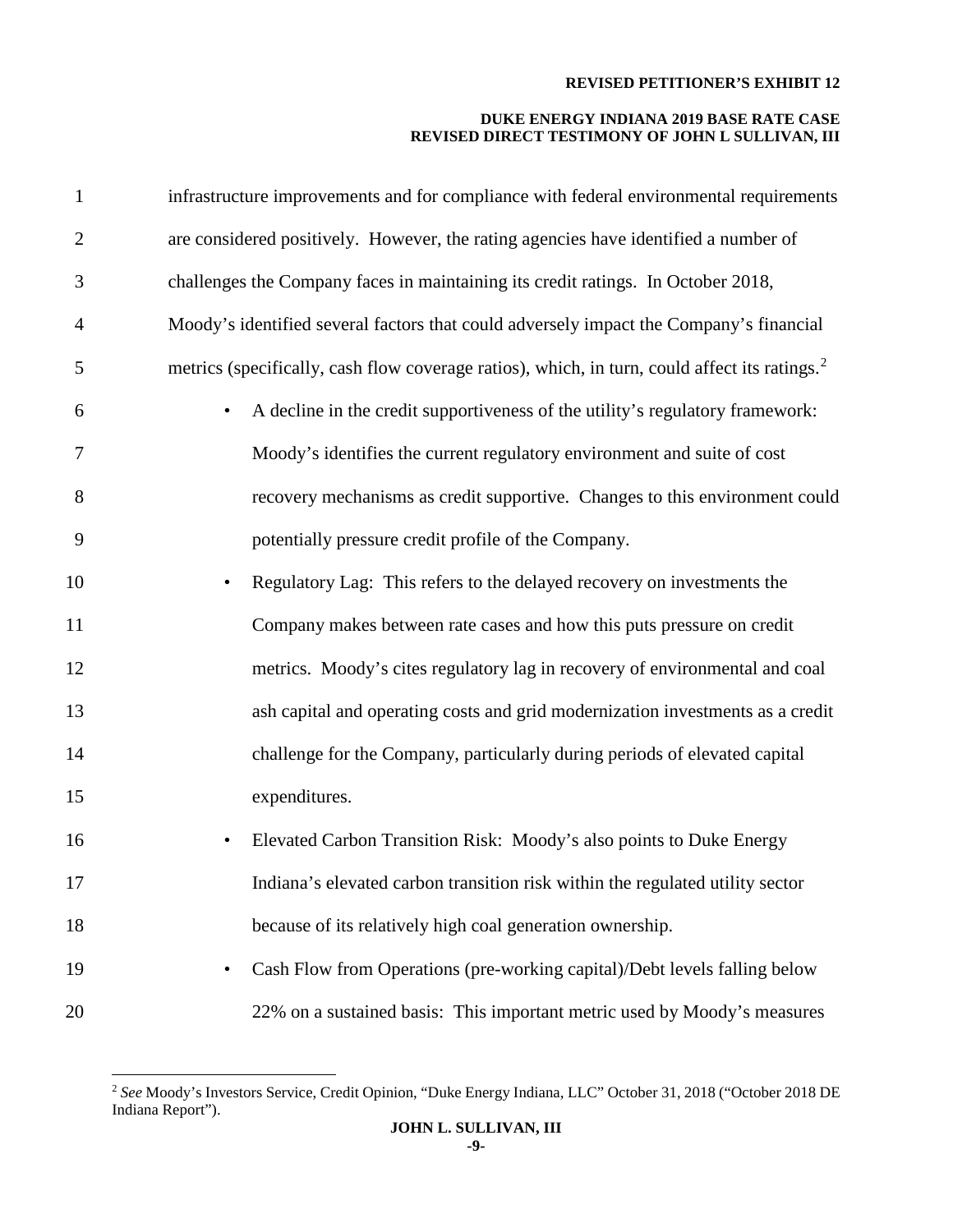| $\mathbf{1}$   |    | the cash generating ability of a utility compared to its total debt. A higher                              |
|----------------|----|------------------------------------------------------------------------------------------------------------|
| $\overline{2}$ |    | percentage gives creditors and investors greater confidence that the utility is                            |
| 3              |    | generating adequate cash flows to meet its financial obligations and debt                                  |
| $\overline{4}$ |    | service costs.                                                                                             |
| 5              |    | III. CAPITAL STRUCTURE AND COST OF CAPITAL                                                                 |
| 6              | Q. | WHAT ARE DUKE ENERGY INDIANA'S CURRENT AND FORECASTED                                                      |
| $\tau$         |    | FINANCIAL CAPITAL STRUCTURES?                                                                              |
| 8              | A. | Duke Energy Indiana's current (as of May 31, 2019) financial capital structure is 46.2%                    |
| 9              |    | percent long-term debt and 53.8 percent equity. Duke Energy Indiana's capital structure                    |
| 10             |    | is forecasted to be 47 percent long-term debt and 53 percent equity at the end of 2020                     |
| 11             |    | (the end of the test period). This forecasted capital structure is consistent with our target              |
| 12             |    | capital structure of 47 percent long-term debt and 53 percent equity for Duke Energy                       |
| 13             |    | Indiana as it introduces an appropriate amount of risk due to leverage while minimizing                    |
| 14             |    | the weighted average cost of capital to customers. Use of the forecasted capital structure                 |
| 15             |    | in setting Duke Energy Indiana's rates will help Duke Energy Indiana maintain its credit                   |
| 16             |    | quality. This level is also consistent with the Company's target credit metrics needed to                  |
| 17             |    | support its current credit ratings.                                                                        |
| 18             | Q. | DOES THE ACTUAL FINANCIAL CAPITAL STRUCTURE VARY OVER                                                      |
| 19             |    | TIME?                                                                                                      |
| 20             | A. | Yes, it does. The specific debt/equity ratio will vary over time, depending on a variety of                |
| 21             |    | factors, including, among other things, the timing and size of capital investments and                     |
| 22             |    | payments of large invoices, debt issuances, seasonality of earnings, and dividend<br>JOHN L. SULLIVAN, III |
|                |    |                                                                                                            |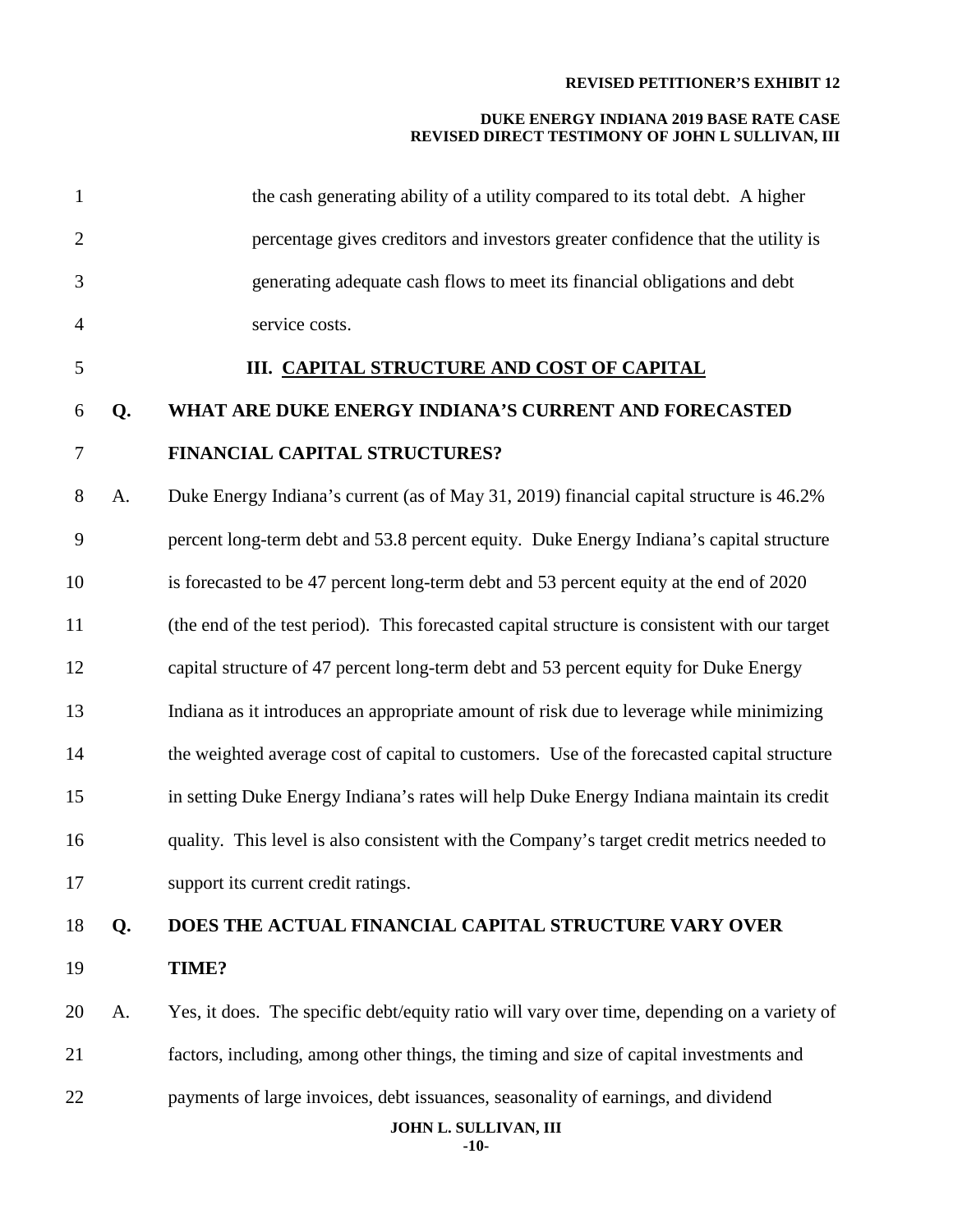# **DUKE ENERGY INDIANA 2019 BASE RATE CASE REVISED DIRECT TESTIMONY OF JOHN L SULLIVAN, III**

| $\mathbf{1}$   |    | payments to the parent company. Achieving an actual regulatory capital structure of          |
|----------------|----|----------------------------------------------------------------------------------------------|
| $\overline{2}$ |    | 47/53 by the end of 2020 is consistent with the Company's financial objectives and           |
| 3              |    | overall plan to maintain its ability to finance operations at rates favorable for customers. |
| $\overline{4}$ | Q. | WHAT IS DUKE ENERGY INDIANA'S COST OF EQUITY?                                                |
| 5              | A. | Witness Robert B. Hevert, who has separately filed testimony, indicates that the             |
| 6              |    | Company's cost of equity is 10.4 percent and the Company supports Mr. Hevert's               |
| 7              |    | analysis.                                                                                    |
| $8\phantom{.}$ | Q. | WHAT ROLE DO EQUITY INVESTORS PLAY IN THE FINANCING OF DUKE                                  |
| 9              |    | ENERGY INDIANA, AND HOW WILL THE OUTCOME OF THIS CASE                                        |
| 10             |    | <b>IMPACT THESE INVESTORS?</b>                                                               |
| 11             | A. | Equity investors provide the foundation of a company's capitalization by providing           |
| 12             |    | significant amounts of capital, for which an appropriate economic return is required.        |
| 13             |    | Duke Energy Indiana compensates equity investors for the risk of their investment by         |
| 14             |    | targeting fair and adequate returns, a stable dividend, and earnings growth - these are all  |
| 15             |    | necessary to preserve access to equity capital. Returns to equity investors are realized     |
| 16             |    | only after all operating expenses and fixed payment obligations (including debt principal    |
| 17             |    | and interest) of the business have been paid. Because equity investors are the last to       |
| 18             |    | receive surplus earnings and cash flows, their investment involves significantly more        |
| 19             |    | risk. For this reason, equity investors require a higher return for their investment. Equity |
| 20             |    | investors expect utilities like Duke Energy Indiana to recover their prudently incurred      |
| 21             |    | costs and earn a fair and reasonable return for their investors. The Company's proposal      |
| 22             |    | in this proceeding supports this investor requirement.<br>JOHN L. SULLIVAN, III              |

**-11-**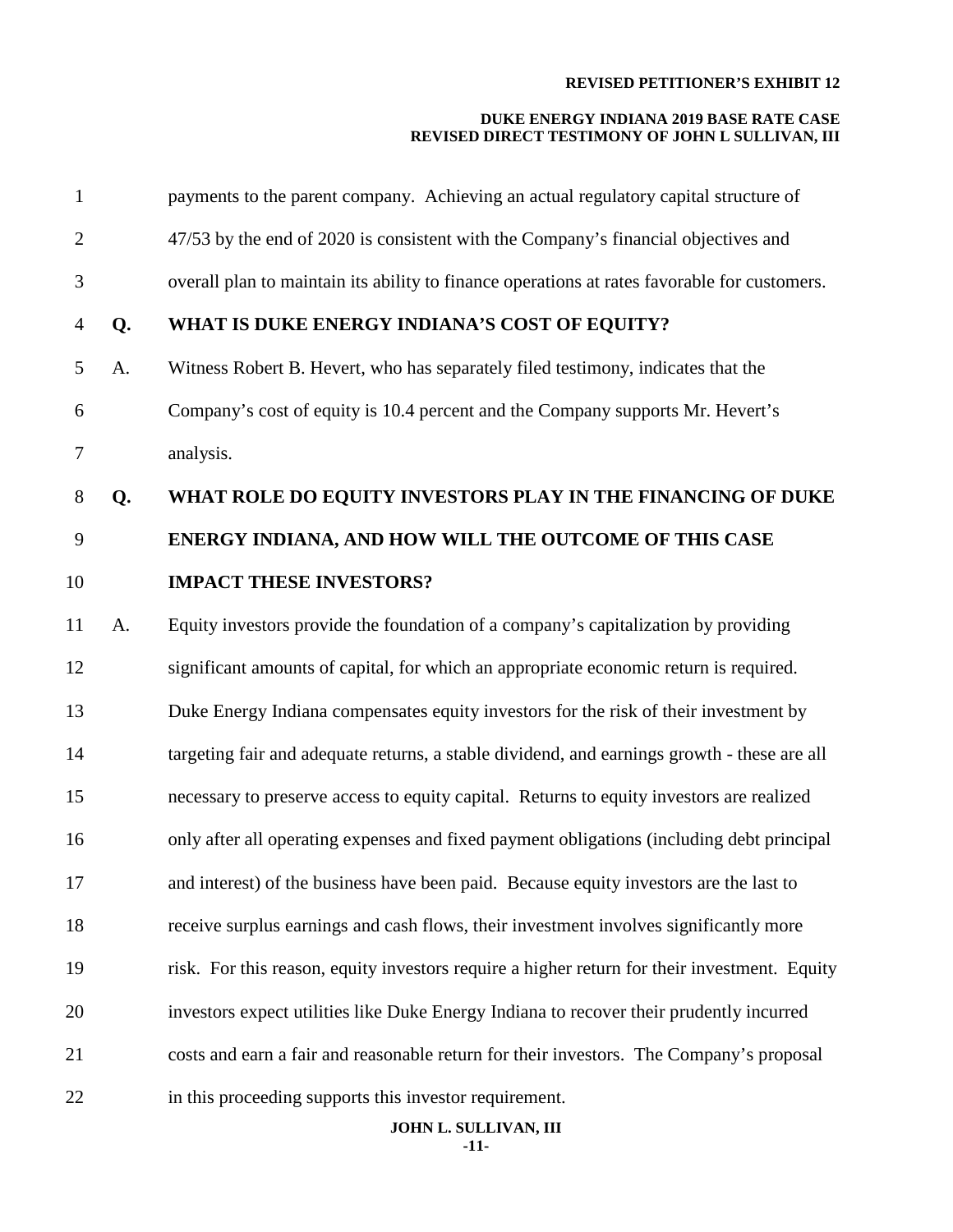#### **DUKE ENERGY INDIANA 2019 BASE RATE CASE REVISED DIRECT TESTIMONY OF JOHN L SULLIVAN, III**

# **Q. WHAT EFFECT DOES CAPITAL STRUCTURE AND RETURN ON EQUITY HAVE ON CREDIT QUALITY?**

 A. Capital structure and return on equity are important components of credit quality. As mentioned in the previous answer, the greater the equity component of capitalization, the safer the returns are to debt investors, which translates into higher credit quality and lower borrowing costs. In addition, the allowed return on equity is a key component in the generation of earnings and cash flows. An adequate return on equity helps ensure equity investors receive fair compensation for their investment while also helping to protect the interests of debt investors. A strong capital structure and an adequate return on equity provide balance sheet protection and cash flow generation to support high credit quality. High credit quality creates financial flexibility by providing more readily available access to the capital markets on reasonable terms, and ultimately lower debt financing costs.

# **Q. DO YOU BELIEVE THAT DUKE ENERGY INDIANA'S CAPITAL**

# **STRUCTURE HAS AN ADEQUATE EQUITY COMPONENT TO ENABLE**

**DUKE ENERGY INDIANA TO ACHIEVE THE COMPANY'S FINANCIAL** 

# **STRENGTH AND CREDIT QUALITY OBJECTIVES?**

 A. Yes. Duke Energy Indiana's equity component, as reflected in this case, will support the Company's healthy credit profile and maintain financial strength and flexibility. This level of equity will enable the Company to tolerate different business cycles while also providing a cushion to the Company's lenders and bondholders. Like many utilities, Duke Energy Indiana is in a period of significant capital investment necessary to provide

**JOHN L. SULLIVAN, III**

**-12-**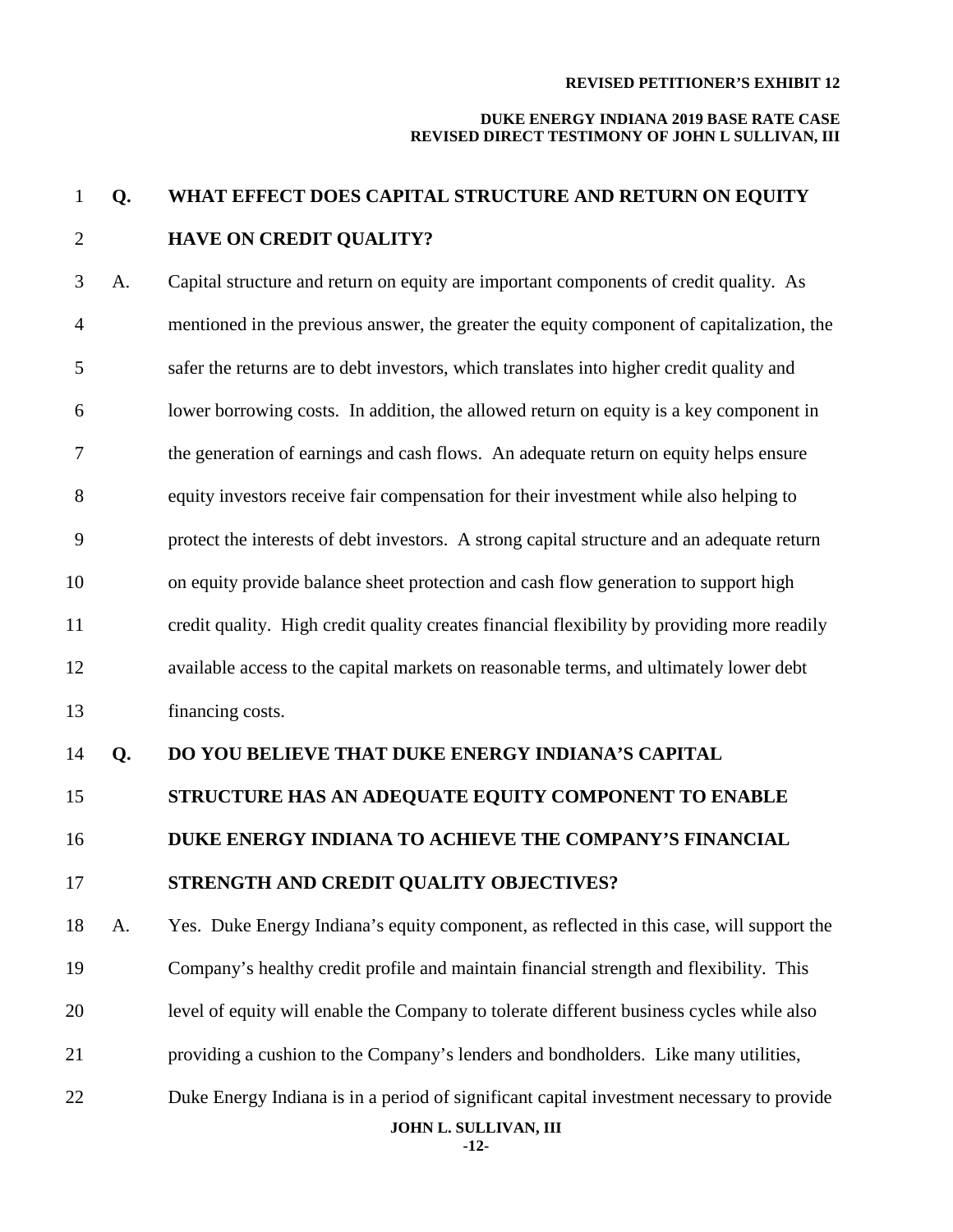## **DUKE ENERGY INDIANA 2019 BASE RATE CASE REVISED DIRECT TESTIMONY OF JOHN L SULLIVAN, III**

| $\mathbf{1}$   |    | cost-effective, safe, environmentally-compliant, and reliable service to its customers in a |
|----------------|----|---------------------------------------------------------------------------------------------|
| $\overline{2}$ |    | time of rising costs, lower load growth and rapidly evolving state and federal              |
| 3              |    | requirements. The magnitude of its capital requirements dictates the need for a strong      |
| $\overline{4}$ |    | equity component of the Company's capital structure to assure access to capital funding     |
| 5              |    | at reasonable terms.                                                                        |
| 6              | Q. | WHAT ARE DUKE ENERGY INDIANA'S CURRENT AND FORECASTED                                       |
| $\tau$         |    | <b>AVERAGE COSTS OF LONG-TERM DEBT?</b>                                                     |
| 8              | A. | Duke Energy Indiana's current (as of March 31, 2019) weighted average cost of long-         |
| 9              |    | term debt is 4.94% Duke Energy Indiana's weighted average cost of long-term debt is         |
| 10             |    | forecasted to be 4.88% at the end of 2020 (the end of the test period). Over the past       |
| 11             |    | decade, Duke Energy Indiana has been taking advantage of low interest rates, decreasing     |
| 12             |    | its weighted average cost of long-term debt as older bonds are replaced with lower cost     |
| 13             |    | debt.                                                                                       |
| 14             | Q. | WHAT ARE DUKE ENERGY INDIANA'S PROJECTED CAPITAL                                            |
| 15             |    | REQUIREMENTS OVER THE NEXT FIVE YEARS?                                                      |
| 16             | A. | Duke Energy Indiana faces substantial capital needs over the next several years to satisfy  |
| 17             |    | debt maturities, comply with environmental requirements, refurbish, replace and upgrade     |
| 18             |    | aging infrastructure, construct or acquire needed generation resources, strengthen and      |
| 19             |    | modernize our energy grid, continue to invest in energy efficiency, and to satisfy its debt |
| 20             |    | maturities. The Company's capital requirements for the next five years (2019-2023) are      |
| 21             |    | projected to be approximately \$4.1 billion. This amount consists of approximately \$3.4    |

#### **JOHN L. SULLIVAN, III -13-**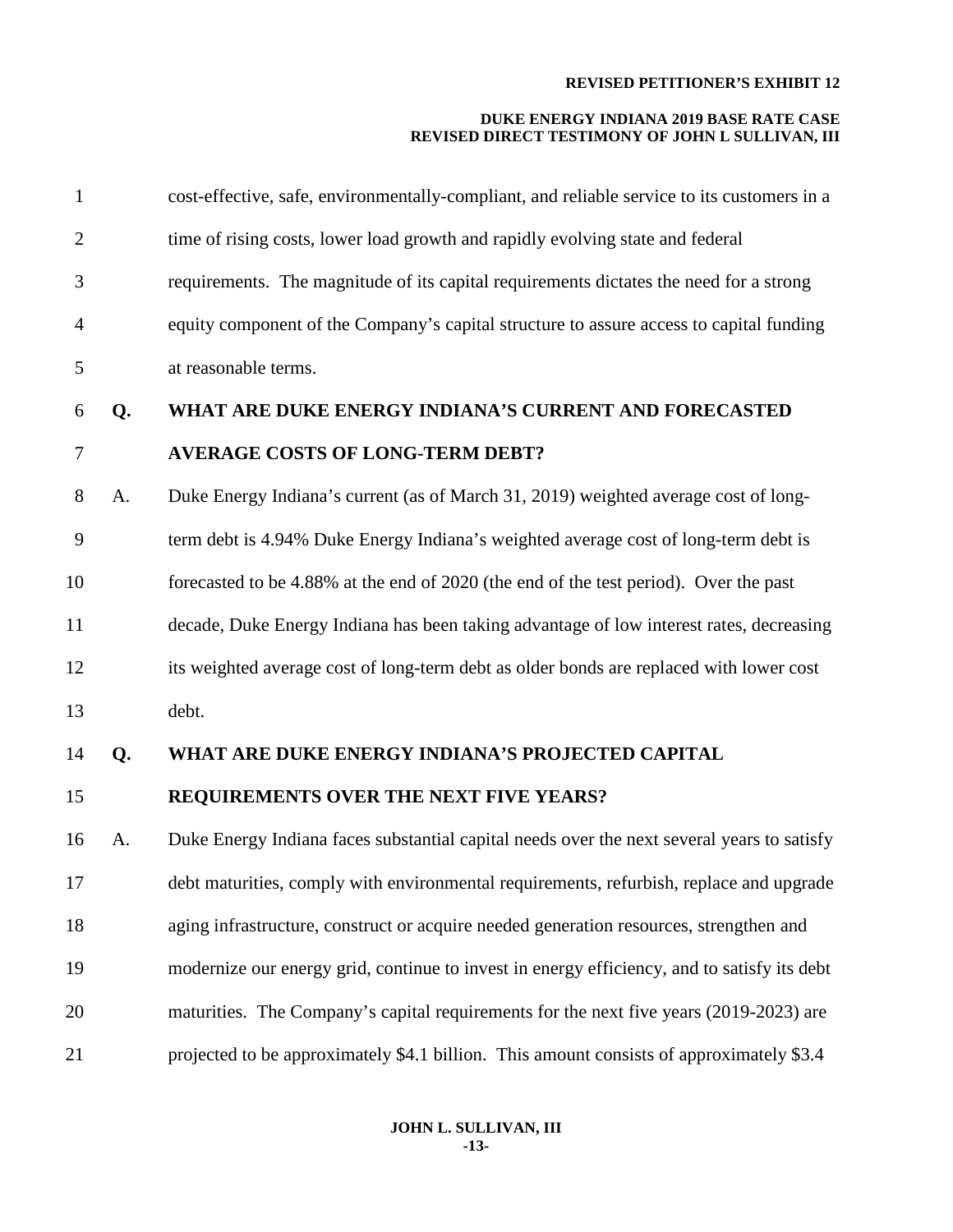| $\mathbf{1}$   |    | billion in projected capital expenditures and approximately \$700 million in debt          |
|----------------|----|--------------------------------------------------------------------------------------------|
| $\overline{2}$ |    | retirements.                                                                               |
| 3              | Q. | HOW WILL DUKE ENERGY INDIANA'S CAPITAL REQUIREMENTS BE                                     |
| $\overline{4}$ |    | <b>FUNDED?</b>                                                                             |
| 5              | A. | Duke Energy Indiana's capital requirements are expected to be funded from internal cash    |
| 6              |    | generation, the issuance of debt, and equity funding. It is important to remember that     |
| 7              |    | Duke Energy also has dividend obligations to its shareholders. Duke Energy's corporate     |
| 8              |    | dividend policy targets a ~70 percent payout ratio, based on adjusted diluted earnings per |
| 9              |    | share, and its operating subsidiaries are expected to mirror this policy over time.        |
| 10             |    | IV. CONCLUSION                                                                             |
| 11             | Q. | DID YOU PROVIDE MR. JACOBI'S GROUP WITH 2020 FINANCIAL                                     |
| 12             |    |                                                                                            |
|                |    | FORECAST ASSUMPTIONS (CAPITAL STRUCTURE AND COST OF DEBT)                                  |
| 13             |    | FOR THEIR USE IN PREPARING THE 2020 DUKE ENERGY INDIANA                                    |
| 14             |    | <b>FORECAST?</b>                                                                           |
| 15             | A. | Yes, I did. I also provided the corporate parent interest assumptions to Company witness   |
| 16             |    | Ms. Diana Douglas.                                                                         |
| 17             | Q. | DOES THIS CONCLUDE YOUR PRE-FILED DIRECT TESTIMONY?                                        |